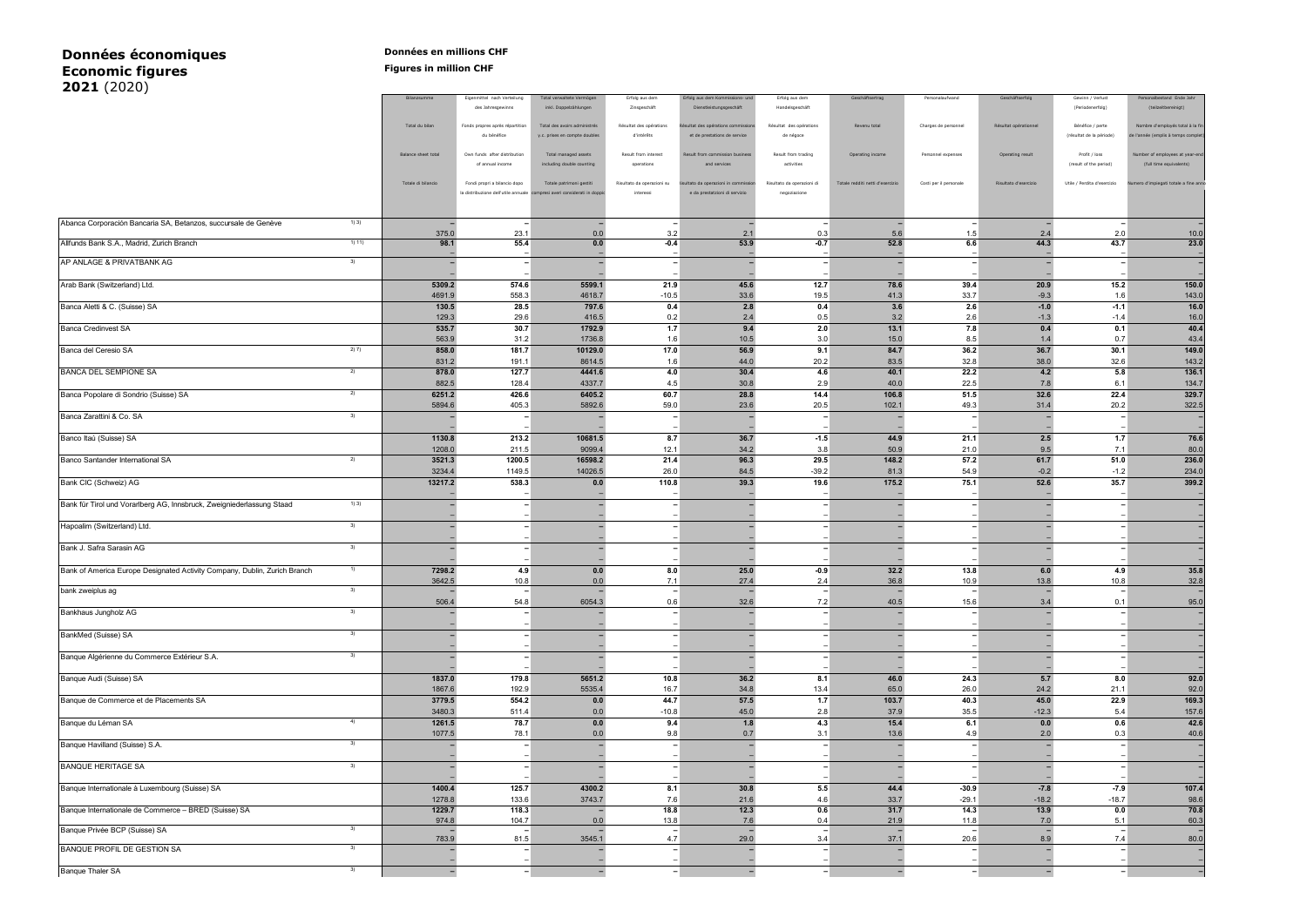| Bantleon Bank AG                                                                   | 2)     | 194.8<br>206.7           | 187.4<br>200.0                    | 5181.8<br>5148.1                   | 0.0<br>6.2                       | 12.4<br>11.2                     | 4.4<br>$-3.9$                    | 5.1<br>76.5                      | 10.0<br>10.7                     | $-10.4$<br>60.0                     | $-10.4$<br>59.8                  | 40.5<br>42.5         |
|------------------------------------------------------------------------------------|--------|--------------------------|-----------------------------------|------------------------------------|----------------------------------|----------------------------------|----------------------------------|----------------------------------|----------------------------------|-------------------------------------|----------------------------------|----------------------|
| BBVA (Suiza) SA                                                                    | 3)     | 1138.9                   | 131.8                             | 5218.7                             | $\overline{\phantom{a}}$<br>10.1 | $\overline{a}$<br>35.1           | $\overline{\phantom{a}}$<br>1.7  | 47.0                             | 22.5                             | $\overline{\phantom{a}}$<br>12.9    | $\overline{\phantom{a}}$<br>9.9  | 113.0                |
| <b>BERGOS AG</b>                                                                   | 3) 10) |                          |                                   |                                    |                                  |                                  |                                  |                                  |                                  |                                     |                                  |                      |
| BANQUE BANORIENT (SUISSE) SA.                                                      | 3)9)   |                          |                                   | $\overline{\phantom{a}}$           | $\overline{\phantom{a}}$         |                                  | $\overline{\phantom{0}}$         |                                  |                                  | $\qquad \qquad -$                   |                                  |                      |
| <b>BNP Paribas (Suisse) SA</b>                                                     | 3)     |                          |                                   |                                    |                                  |                                  |                                  |                                  |                                  |                                     |                                  |                      |
| BNP PARIBAS SECURITIES SERVICES, Paris, succursale de Zurich                       | 1) 3)  |                          |                                   |                                    |                                  |                                  |                                  |                                  |                                  |                                     |                                  |                      |
| CA Indosuez (Switzerland) SA                                                       | 3)     | 16063.6                  | 1579.3                            | 39310.9                            | $\overline{\phantom{a}}$<br>76.5 | 186.6                            | 57.0                             | 333.9                            | 192.6                            | $\overline{\phantom{0}}$<br>$-21.6$ | $-19.8$                          | 929.8                |
| CACEIS Bank, Paris, succursale de Nyon/Suisse                                      | 1)     | 477.4                    | 0.0                               | $0.0\,$                            | 0.6                              | 4.6                              | 0.1                              | 5.7                              | 4.7                              | $-1.0$                              | $-1.2$                           | 23.7                 |
| China Construction Bank Corporation, Beijing, Swiss Branch Zurich                  | 1) 3)  | 614.0                    | 0.0                               | 0.0                                | 0.6<br>$\overline{\phantom{a}}$  | 4.3                              | 0.1                              | 5.3                              | 4.7                              | $-1.4$<br>-                         | $-0.9$                           | 23.6                 |
| <b>CIM BANQUE SA</b>                                                               |        | 1676.7                   | 87.0                              | 2241.0                             | 7.6                              | 35.2                             | 11.0                             | 53.9                             | 34.3                             | 7.5                                 | 6.0                              | 154.6                |
| Citibank (Switzerland) AG                                                          | 3)     | 1596.7                   | 84.1                              | 2146.5<br>٠                        | 7.4<br>$\overline{\phantom{a}}$  | 43.4                             | 22.0<br>$\overline{\phantom{a}}$ | 73.1                             | 38.9                             | 21.4<br>$\overline{a}$              | 18.1<br>$\overline{\phantom{0}}$ | 167.2                |
| Citibank N. A., Sioux Falls, Zurich Branch                                         | 1) 3)  |                          |                                   |                                    |                                  |                                  |                                  |                                  |                                  |                                     |                                  |                      |
| Credit Europe Bank (Suisse) SA                                                     | 3)     | $\overline{\phantom{a}}$ |                                   | $\overline{\phantom{a}}$           | $\overline{\phantom{0}}$         | $\overline{\phantom{0}}$         |                                  |                                  | $\overline{\phantom{a}}$         | $\overline{\phantom{a}}$            |                                  |                      |
| Deutsche Bank (Suisse) SA                                                          |        | 423.0<br>9936.9          | 112.4<br>583.7                    | 0.0<br>24644.7                     | 10.4<br>47.3                     | $5.5$<br>140.9                   | 0.8<br>10.7                      | 16.7<br>259.8                    | 9.3<br>138.6                     | 2.7<br>2.8                          | 1.9<br>$-0.4$                    | 46.4<br>451.7        |
| DZ Privatbank (Schweiz) AG                                                         |        | 8832.9<br>955.2          | 583.7<br>200.4                    | 21422.5<br>5644.7                  | 37.3<br>0.6                      | 203.8<br>25.9                    | 9.4<br>7.5                       | 251.5<br>34.0                    | 132.6<br>18.4                    | 1.0<br>4.3                          | $-0.9$<br>22.4                   | 450.5<br>98.0        |
| EFG Bank AG                                                                        | 3)     | 896.7                    | 178.0<br>$\overline{\phantom{a}}$ | 5110.1<br>$\overline{\phantom{a}}$ | 0.4<br>$\overline{\phantom{a}}$  | 22.1                             | 4.6<br>$\overline{\phantom{0}}$  | 28.0<br>$\overline{\phantom{a}}$ | 17.7<br>$\overline{\phantom{0}}$ | $-3.4$<br>$\overline{\phantom{a}}$  | 0.8<br>$\overline{\phantom{a}}$  | 103.0                |
|                                                                                    | $-4)$  | 628.5                    |                                   | 2642.0                             |                                  |                                  |                                  | 14.7                             |                                  | 2.2                                 |                                  |                      |
| F. van Lanschot Bankiers (Schweiz) AG                                              |        | 632.5<br>1200.1          | 25.1<br>23.4<br>101.6             | 1878.5<br>2709.5                   | 4.3<br>3.4<br>9.2                | 8.1<br>6.4<br>13.7               | 0.7<br>0.7<br>2.6                | 11.3<br>25.9                     | 8.5<br>7.4<br>12.5               | 0.4<br>3.8                          | $1.7$<br>0.3<br>2.9              | 33.6<br>34.5<br>46.0 |
| FAB Private Bank (Suisse) SA<br>Falcon Private Bank Ltd.                           | 3)     |                          |                                   |                                    | $\overline{\phantom{a}}$         |                                  |                                  |                                  |                                  |                                     |                                  |                      |
|                                                                                    |        |                          |                                   |                                    |                                  |                                  |                                  |                                  |                                  |                                     |                                  |                      |
| Frankfurter Bankgesellschaft (Schweiz) AG                                          | 2)     | 1601.4                   | 114.2                             | 16647.6                            | 5.1                              | 80.0                             | 9.0                              | 95.0                             | 55.1                             | 14.3                                | 11.5                             | 289.0                |
| Goldman Sachs Bank AG                                                              |        | 2077.8<br>1402.0         | 385.9<br>401.9                    | 20483.4<br>16464.9                 | 2.5<br>0.3                       | 85.8<br>71.1                     | 0.0<br>$-0.3$                    | 90.5<br>73.1                     | 50.1<br>36.8                     | 24.0<br>23.2                        | 19.1<br>18.0                     | 133.0<br>100.0       |
| Habib Bank AG Zürich                                                               |        | 4850.7<br>4678.9         | 985.2<br>951.3                    | $0.0\,$<br>0.0                     | 76.9<br>82.8                     | 36.3<br>30.6                     | 24.8<br>$-31.8$                  | 161.9<br>107.6                   | 61.6<br>63.1                     | 57.1<br>$-1.7$                      | 36.5<br>$-11.7$                  | 645.0<br>546.0       |
| Habibsons Bank Limited, London, Zweigniederlassung Zürich                          | 1) 3)  |                          |                                   | -                                  | $\overline{\phantom{a}}$         |                                  |                                  |                                  |                                  | $\overline{\phantom{a}}$            |                                  |                      |
| Hinduja Banque (Suisse) SA                                                         | 3)     |                          |                                   |                                    | $\overline{\phantom{a}}$         |                                  |                                  |                                  |                                  |                                     |                                  |                      |
| HSBC Bank plc, London, Zweigniederlassung Zürich                                   | 1)     | 2929.3<br>1377.2         | 42.9<br>35.9                      | 0.0<br>0.0                         | 8.0<br>$-1.8$                    | 9.4<br>9.9                       | 4.6<br>4.2                       | 22.5<br>12.7                     | $-9.0$<br>$-10.4$                | 8.8<br>$-3.1$                       | 7.0<br>$-1.8$                    | 33.0<br>37.0         |
| HSBC Private Bank (Suisse) SA                                                      | 3)     |                          |                                   | ٠                                  | $\overline{\phantom{a}}$         | ۰                                |                                  |                                  |                                  | -                                   |                                  |                      |
| Hypo Vorarlberg Bank AG, Bregenz, Zweigniederlassung St. Gallen                    | 1) 3)  |                          |                                   | $\overline{\phantom{a}}$           | $\overline{\phantom{a}}$         |                                  | $\overline{\phantom{a}}$         |                                  |                                  | $\overline{\phantom{0}}$            |                                  |                      |
| IG Bank S.A.                                                                       | 6)     | 138.9<br>115.5           | 24.9<br>24.1                      | 0.0<br>0.0                         | $-0.5$<br>$-0.9$                 | $-0.1$<br>$-0.1$                 | 0.0<br>0.0                       | 12.3<br>11.7                     | $-5.3$<br>$-5.2$                 | $1.0$<br>1.4                        | 0.8<br>0.9                       | 19.8<br>19.5         |
| Industrial and Commercial Bank of China Limited, Peking, Zweigniederlassung Zürich | 1) 3)  |                          |                                   | $\overline{\phantom{a}}$           | $\overline{\phantom{a}}$         | $\overline{\phantom{0}}$         | $\overline{\phantom{a}}$         | $\overline{\phantom{a}}$         | $\overline{\phantom{a}}$         | $\overline{\phantom{0}}$            | $\overline{\phantom{a}}$         |                      |
| ING Bank N.V., Amsterdam, succursale de Lancy/Genève                               | 1) 2)  | 12502.6<br>9917.6        | 1330.7<br>1614.1                  | 0.0<br>0.0                         | 139.8<br>109.7                   | 119.0<br>88.6                    | 4.4<br>4.3                       | 265.2<br>202.5                   | 60.5<br>59.0                     | 165.4<br>102.5                      | 266.6<br>230.5                   | 268.4<br>253.0       |
| Intesa Sanpaolo Private Bank (Suisse) Morval SA                                    | 3)     |                          |                                   |                                    |                                  |                                  |                                  |                                  |                                  |                                     |                                  |                      |
| Investec Bank (Switzerland) AG                                                     |        | 407.0<br>317.1           | 55.0<br>56.8                      | 2134.7<br>1727.8                   | 4.2<br>4.7                       | $6.8\,$<br>6.2                   | $1.2$<br>0.9                     | 12.2<br>11.8                     | 8.6<br>8.9                       | $-1.7$<br>$-2.8$                    | $-1.8$<br>$-2.6$                 | 39.5<br>39.4         |
| J.P. Morgan (Suisse) SA                                                            |        | 10649.1<br>9191.6        | 1057.9<br>1038.0                  | 168644.4<br>34843.8                | 80.0<br>80.6                     | 150.8<br>136.4                   | 4.2<br>8.8                       | 394.8<br>398.5                   | 197.1<br>197.5                   | 27.0<br>27.9                        | 19.9<br>20.5                     | 847.0<br>839.0       |
| J. P. Morgan Securities plc, London, Zweigniederlassung Zürich                     | 1) 3)  | $25.0\,$                 | 0.0                               | 0.0                                | $\left  - \right $<br>0.0        | $\overline{\phantom{a}}$<br>33.5 | $\overline{\phantom{a}}$<br>0.0  | 44.0                             | 16.1                             | $\overline{\phantom{a}}$<br>19.4    | $\overline{\phantom{a}}$<br>14.5 | 30.0                 |
| JPMorgan Chase Bank, National Association, Columbus, Zurich Branch                 | 1)3)   | 8519.4                   | 0.0                               | $\overline{a}$<br>0.0              | $\overline{\phantom{a}}$<br>1.5  | 1.8                              | 0.2                              | 13.0                             | 2.5                              | $\overline{a}$<br>2.6               | 2.6                              | 12.0                 |
| LGT Bank (Schweiz) AG                                                              |        |                          |                                   |                                    | $\overline{\phantom{a}}$         |                                  |                                  |                                  |                                  | -                                   |                                  |                      |
| Mizuho Bank (Switzerland) Ltd.                                                     |        |                          | $\overline{\phantom{a}}$          | $\overline{\phantom{a}}$           | $\overline{\phantom{a}}$         |                                  | $\overline{\phantom{0}}$         |                                  |                                  | $\overline{\phantom{a}}$            | $\overline{\phantom{a}}$         |                      |
| Mercantil Bank (Schweiz) AG                                                        |        | 183.0<br>152.6           | 33.6<br>33.2                      | 655.5<br>578.2                     | 3.2<br>2.9                       | 5.3<br>4.5                       | 0.7<br>1.1                       | 9.2<br>$8.5\,$                   | 5.0<br>5.1                       | 0.5<br>$-0.2$                       | 0.4<br>$-0.3$                    | 21.9<br>23.4         |
| NBK Banque Privée (Suisse) SA                                                      | 3)     | $\sim$                   | H.                                | п.                                 | п.                               | п.                               | H.                               | $\sim$                           | - I                              | $\overline{\phantom{a}}$            | н.                               | $\mathbf{I}$         |